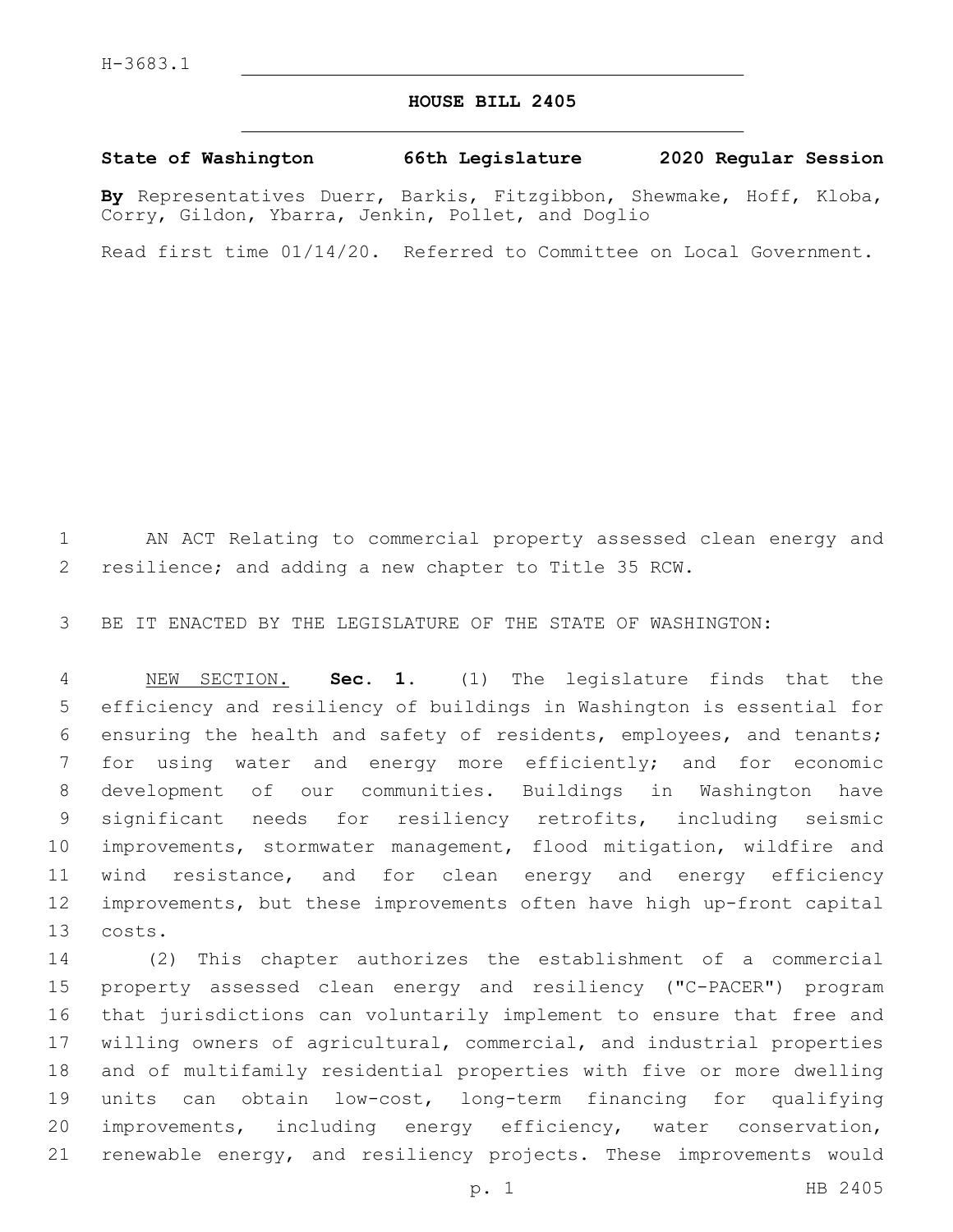be repaid through the local property tax assessment billing process without the accumulation of cost to the county and without the creation of a personal debt obligation to the property owner. The debt obligation would instead be carried by the property and remain with the property until repaid, regardless of any potential transfer 6 of property ownership.

 (3) The legislature declares that the establishment and operation of a C-PACER program under this chapter serves a valid public purpose and is in the public interest. Accordingly, the governing body of a county may determine that it is convenient and advantageous to 11 establish a program under this chapter.

 NEW SECTION. **Sec. 2.** The definitions in this section apply throughout this chapter unless the context clearly requires otherwise.

 (1) "Assessment" means the voluntary contract entered into by the property owner and a county under this chapter that is recorded on 17 the land records.

 (2) "Assessment amount" means the voluntary contractual surcharge included on the real property tax bill by which the owner of the 20 eligible property repays the C-PACER financing.

 (3) "Capital provider" means any private entity that makes or 22 funds C-PACER financing under this chapter.

 (4) "C-PACER financing" means an investment from a capital provider to a property owner to finance a qualified project as 25 described under this chapter.

 (5) "C-PACER lien" means the lien that the county records on the eligible property pursuant to the assessment and related documents.

 (6) "Eligible property" means privately owned commercial, industrial, or agricultural real property or multifamily residential real property with five or more dwelling units. Eligible property may be owned by any type of business, corporation, individual, or 32 nonprofit organization permitted by state law.

 (7) "Financing agreement" means the contract under which a property owner agrees to repay a capital provider for the C-PACER financing including, but not limited to, details of any finance charges, fees, debt servicing, and any terms relating to treatment of prepayment and partial payment of the C-PACER financing.

 (8) "Program" means a C-PACER administrative mechanism 39 established under this chapter.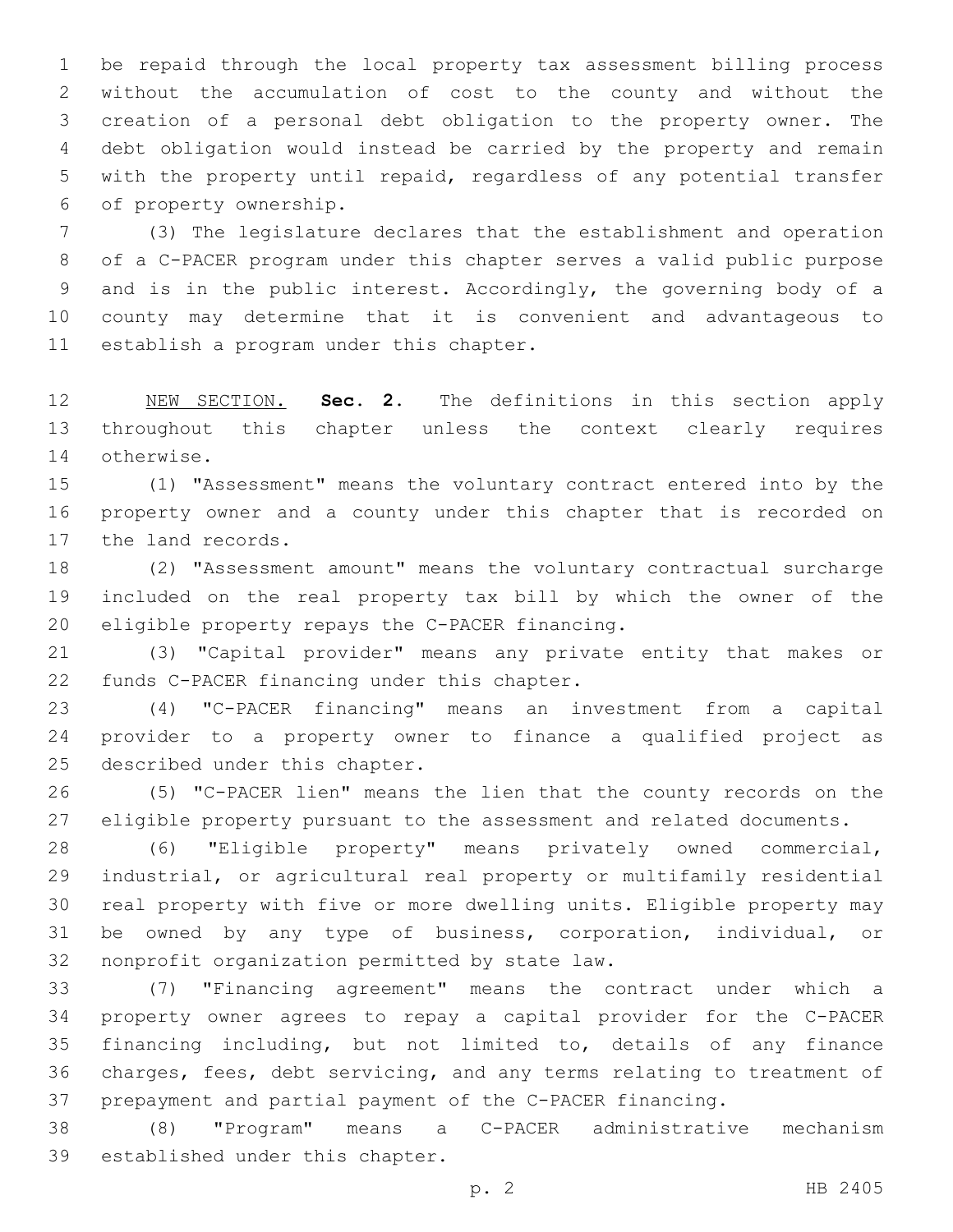(9) "Program guidebook" means a comprehensive document that illustrates the applicable region for a program and establishes any appropriate guidelines, specifications, underwriting and approval criteria, and any standard application forms consistent with the administration of a program and not detailed in this chapter.

 (10) "Qualified improvement" means a permanent improvement affixed to real property and intended to: (a) Decrease energy consumption or demand through the use of efficiency technologies, products, or activities that reduce or support the reduction of energy consumption, allow for the reduction in demand, or support the production of clean, renewable energy, including but not limited to a product, device, or interacting group of products or devices on the 13 customer's side of the meter that generates electricity, provides thermal energy, or regulates temperature; (b) decrease water 15 consumption or demand through the use of efficiency technologies, products, or activities that reduce or support the reduction of water consumption or allow for the reduction in demand; or (c) increase resilience, including but not limited to seismic retrofits, flood mitigation, stormwater management, wildfire and wind resistance, 20 energy storage, and microgrids.

 (11) "Qualified project" means the installation or modification of a qualified improvement, including new construction or the adaptive reuse of eligible property with a qualified improvement.

 (12) "Region" means a geographical area as defined in section 3 25 of this act.

 NEW SECTION. **Sec. 3.** (1) In order to establish a program under this chapter, the governing body of a county must take the following actions:

(a) Adopt a resolution or ordinance that includes:

 (i) A statement that financing qualified projects through assessments is in the public interest for safety, health, and other 32 common good reasons;

 (ii) A statement that the county intends to make assessments to repay C-PACER financing for qualified projects available to owners of 35 eligible property;

 (iii) A description of the region in which the program is offered, which: (A) May include the entire county, which may include both unincorporated and incorporated territory, and (B) must be 39 located wholly within the county's jurisdiction;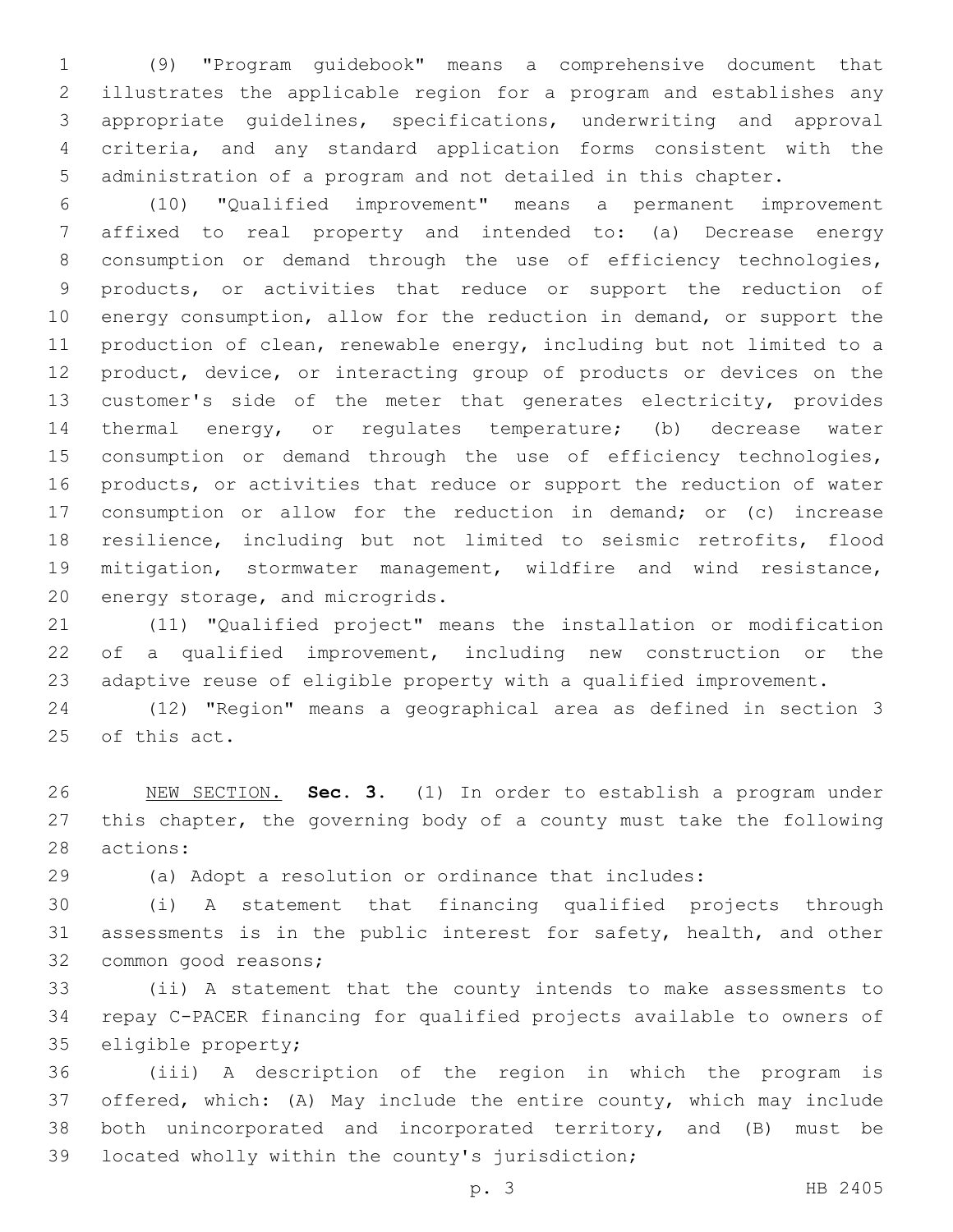1 (iv) A county may designate more than one region. If multiple 2 regions are designated, the regions may be separate, overlapping, or 3 coterminous;

4 (v) A description of how the county will bill, collect, and remit 5 payments currently due to capital providers under the financing agreement, if this option is available;6

7 (vi) A description of how the capital providers will bill, 8 collect, and remit payments currently due, if this option is 9 available;

 (vii) A description of the process to create a program guidebook to be prepared under section 8 of this act and a statement identifying where the program guidebook is available for public 13 inspection; and

14 (viii) A statement of the time and place for a public hearing on 15 the proposed program; and

16 (b) Hold a public hearing at which the public may comment on the 17 proposed program, including the program guidebook prepared under 18 section 8 of this act.

19 (2) For the purposes of subsection (1)(a)(viii) of this section, 20 the resolution or ordinance may incorporate the program guidebook or 21 any amended versions of the program guidebook, as appropriate, by 22 reference.

23 NEW SECTION. **Sec. 4.** (1) The C-PACER financing for which 24 assessments are imposed through a program established under this 25 chapter may include:

26 (a) The cost of materials and labor necessary for installation or 27 modification of a qualified improvement;

28 (b) Permit fees;

29 (c) Inspection fees;

30 (d) Lender's fees;

31 (e) Program application and administrative fees;

32 (f) Project development and engineering fees;

33 (g) Third-party review fees, including verification review fees;

34 (h) Capitalized interest;

(i) Interest reserves;35

36 (j) Escrow for prepaid property taxes and insurance; or

37 (k) Any other fees or costs that may be incurred by the property 38 owner incident to the installation, modification, or improvement on a 39 specific or pro rata basis.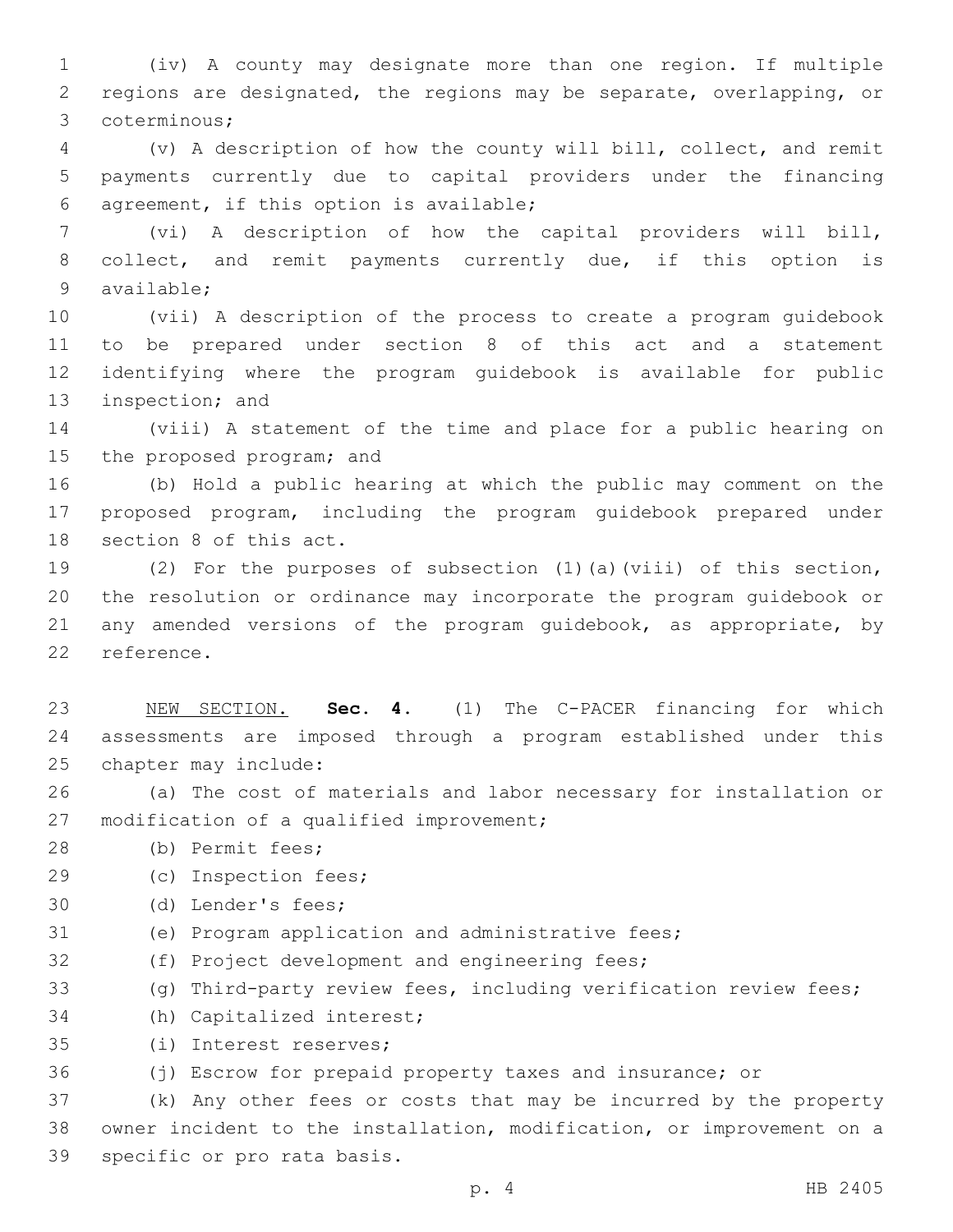(2) In order to administer a program established under section 3 of this act, a county may impose fees to offset costs related to administering the program, including the costs of a third-party administrator:4

 (a) The fees required by this subsection may be imposed as an application fee paid by the property owner requesting to participate in the program expressed as a set amount, a percentage of the assessment amount, or in any other manner that reflects the just and reasonable cost of administering the assessment to the county for its administration of the program or any contracted program 11 administrator; and

 (b) Program fees allowed in this subsection and included in the total C-PACER financing must not exceed the actual costs of qualified project approval and management incurred by the county or any 15 contracted program administrator.

 NEW SECTION. **Sec. 5.** The governing body of a county may, in 17 accordance with chapter 39.34 RCW, contract with the governing body of another county or taxing district, as that term is defined in RCW 84.04.120, or another entity, including a county treasurer, to perform the duties of the county relating to the administration and collection of the assessments imposed by the county under this chapter. Enforcement of delinquent assessment or C-PACER financing installment payments, including foreclosure, shall remain the responsibility of the county itself, in accordance with section 13 of this act.

 NEW SECTION. **Sec. 6.** (1) Any combination of counties may agree to jointly implement or administer a program under this chapter.

 (2) If two or more counties implement a program jointly, a single public hearing held jointly by the cooperating counties is sufficient 30 to satisfy the requirements of this chapter.

 (3) One or more counties may contract with a third party, including another county, to administer a program. Enforcement of delinquent assessment or C-PACER financing installment payments, including foreclosure, shall remain the responsibility of the county itself, in accordance with section 13 of this act.

 NEW SECTION. **Sec. 7.** (1) Subject to available appropriations, the department of commerce shall establish a voluntary statewide C-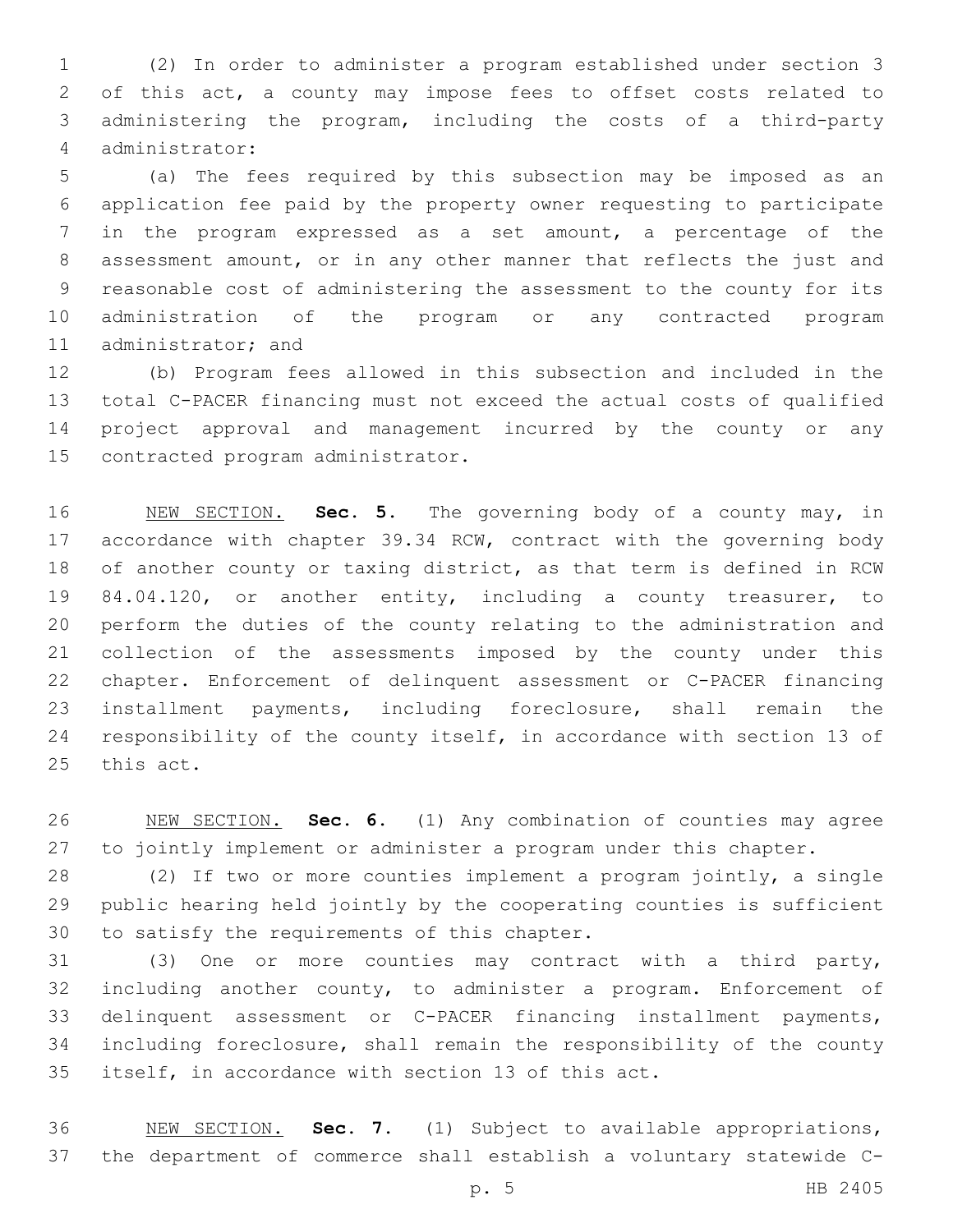PACER program to administer the approval and municipal recordation of 2 qualified improvements.

 (2) The governing body of a county may, in accordance with chapter 39.34 RCW, contract with the department of commerce, or its subcontractor, to implement and perform the duties of administering a program under this chapter that may be available to counties statewide. Enforcement of delinquent assessment or C-PACER financing installment payments, including foreclosure, shall remain the responsibility of the county itself, or may be assigned to the capital provider as set forth in section 13(6) of this act.

 (3) The department of commerce may contract with a third party, including another county, to administer a program that is available on a voluntary basis to counties statewide, provided that:

 (a) The cost of contracted administration reflects the reasonable actual costs incurred by that third party and any government entities 16 for which the third party collects program fees; and

 (b) The contracted program administrator runs the statewide program available to counties statewide efficiently and 19 transparently, including by:

 (i) Making any services offered by the contracted program 21 administrator to property owners, such as estimating energy savings, overseeing project development, or evaluating alternative equipment installations, priced separately and open to purchase by the property 24 owner from qualified third-party providers;

 (ii) Making any properties participating in the statewide program available to receiving impartial terms from all interested and 27 qualifying third-party capital providers;

 (iii) Disclosing to the public if the contracted program administrator has a financial interest in any of the services 30 provided to property owners;

 (iv) Allowing financial underwriting and evaluation to be 32 performed by capital providers; and

 (v) Working in a collaborative working group process with capital providers and other stakeholders to develop the program guidebook and 35 any other relevant documents or forms.

 (4) The department of commerce must select any contracted program administrator through a fair and open solicitation process that considers the principles for administration provided under subsection  $(3)(b)$  of this section.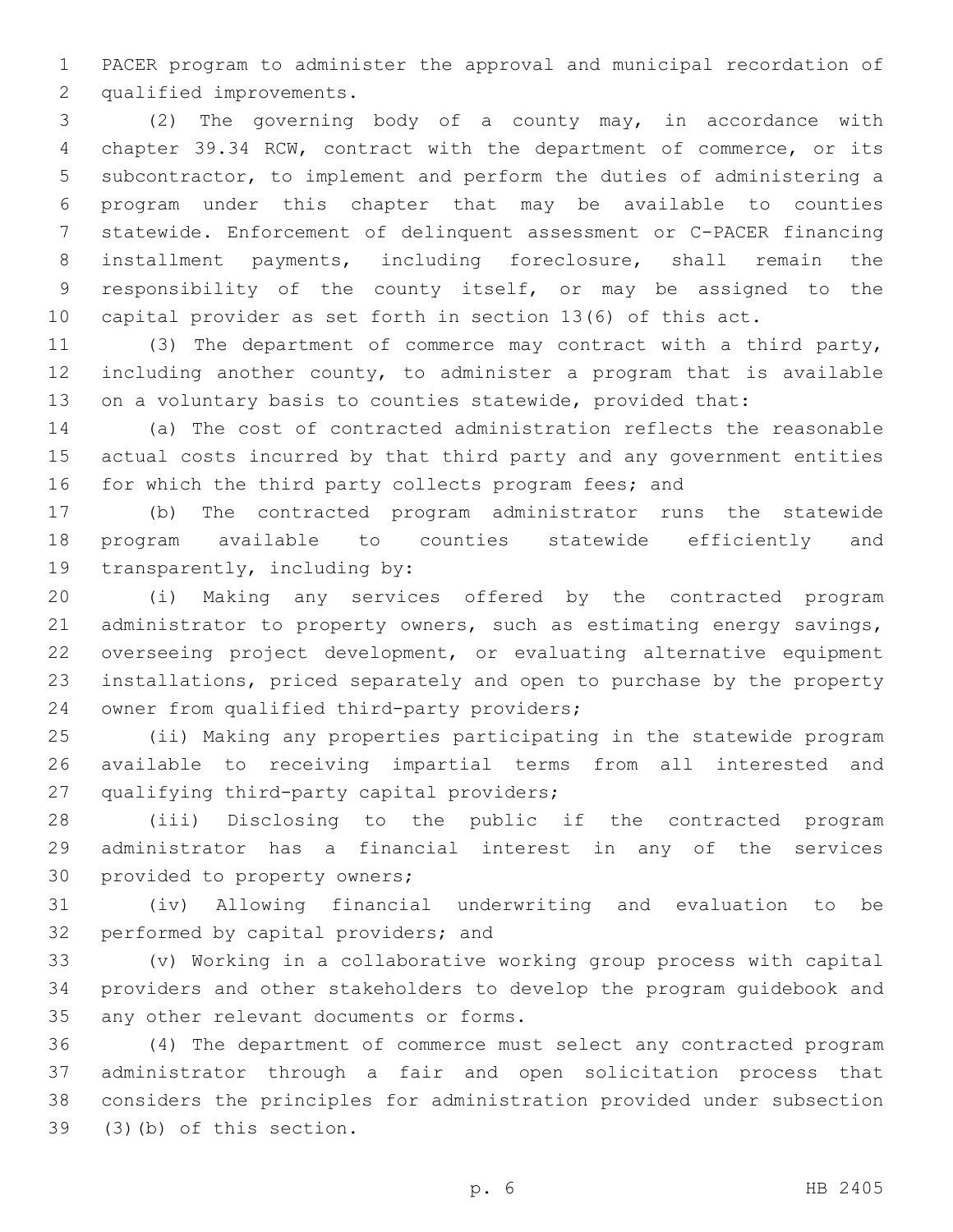(5) To the extent that funding is appropriated specifically for the purposes of this section, the department of commerce shall allocate appropriated funds to cover start-up costs associated with the voluntary statewide program over the course of the first twenty- four months following the designation of a contracted program administrator, including but not limited to program promotion and contractor education, a stakeholder collaboration process outlined in subsection (3)(b)(v) of this section, and early program costs before the contracted program administrator becomes self-sustaining.

 (6) Subject to available appropriations, the department of commerce may establish a loan loss reserve or credit enhancement program to support financing of qualified projects issued under this 13 section, should the agency determine that such a credit enhancement 14 program is appropriate.

 NEW SECTION. **Sec. 8.** (1) Before establishing a program under this chapter, the governing body of a county, or the governing body's designee, must prepare a program guidebook that includes, at minimum:

 (a) A map showing the boundaries of the region designated in 19 accordance with section 3 of this act;

 (b) A sample form bilateral or triparty contract or contracts, as appropriate, between the county, the property owner, and the capital 22 provider specifying the terms of:

(i) An assessment under the program; and

(ii) The C-PACER financing provided by a capital provider;

 (c) A statement identifying a county office, agency, or authorized third party to enter into written contracts on behalf of 27 the county;

 (d) A statement that the period of the assessment will not exceed the useful life of the qualified project, or weighted average life if more than one qualified improvement is included in the qualified 31 project, that is the basis for the assessment;

 (e) A description of the application process and eligibility 33 requirements for participation in the program;

 (f) A statement explaining the lender consent requirement 35 provided in section 9 of this act;

 (g) A statement explaining the review requirement provided by 37 section 10 of this act;

 (h) A description of marketing and participant education services 39 to be provided for the program; and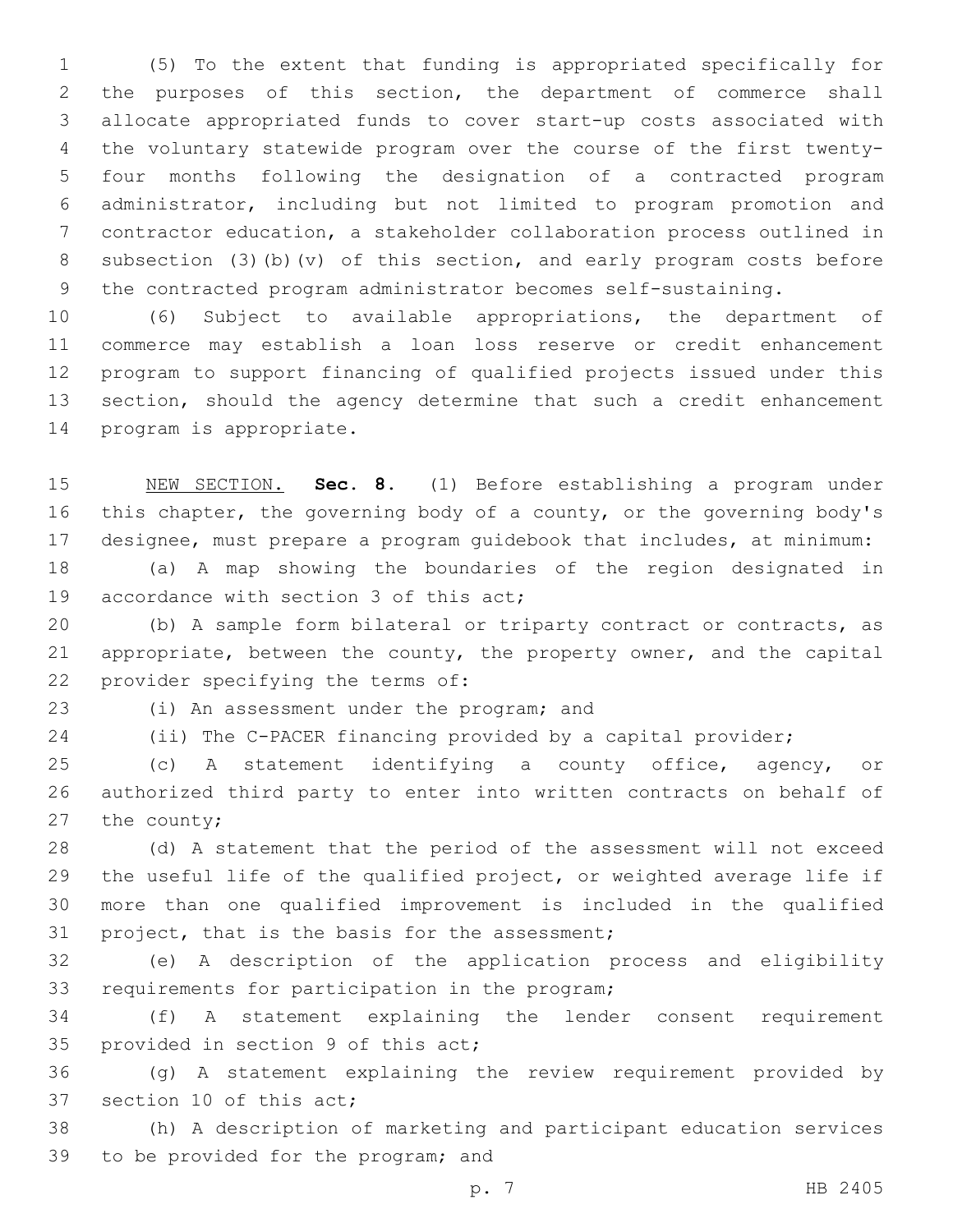(i) The procedures for collecting the proposed assessment, including whether the county assigns collection and enforcement to a capital provider, as provided in sections 7(2) and 13(6) of this act.

 (2) The relevant program administrator must make the program 5 quidebook available for public inspection:

(a) On the county's web site; or6

 (b) On the web site of the county's designated program 8 administrator.

 NEW SECTION. **Sec. 9.** (1) Before a county may enter into a written contract with a record owner of any eligible property to impose an assessment to repay the C-PACER financing of a qualified 12 project under this chapter, the county, or its program administrator, must receive written consent from any holder of a lien, mortgage, or security interest in the real property that the property may participate in the program.

 (2) Before a county may enter into a written contract with a record owner of any multifamily residential real property with five or more dwelling units to impose an assessment to repay the C-PACER financing of a qualified project under this chapter, the county, or its program administrator, must also receive written consent from any and all holders of affordable housing covenants, restrictions, or regulatory agreements in the real property that the property may 23 participate in the program.

 NEW SECTION. **Sec. 10.** (1) A program established under this chapter must require for each proposed qualified project the following documentation as well as any documentation further specified in the program guidebook:

 (a) For an existing building: (i) Where energy or water usage improvements are proposed, certification by a licensed professional engineer, or other professional listed in the program guidebook, stating that the proposed qualified improvements will either result in more efficient use or conservation of energy or water, result in the reduction of greenhouse gas emissions, or result in the addition of renewable sources of energy or water, or (ii) where resilience improvements are proposed, certification by a licensed professional engineer stating that the qualified improvements will result in 37 improved resilience.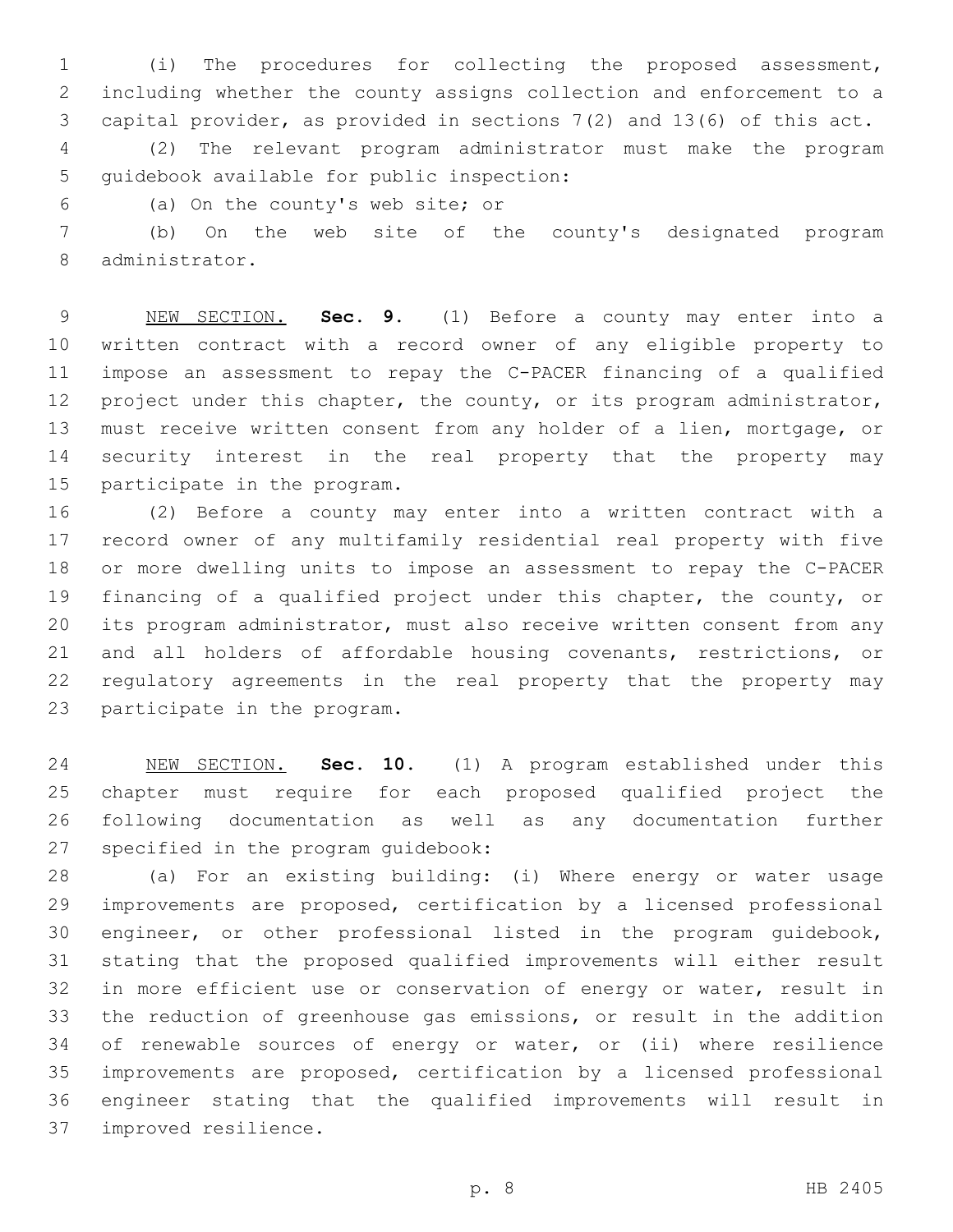(b) For new construction, certification by a licensed professional engineer stating that the proposed qualified improvements will enable the project to exceed the energy efficiency or water efficiency or renewable energy or renewable water or resilience requirements of the current building code.

 (2) After a qualified project is completed, the county must require written verification from one or more qualified independent third parties, as defined in the program guidebook, stating that the qualified project was properly completed and is operating as intended in the documentation provided under subsection (1) of this section.

 NEW SECTION. **Sec. 11.** The proposed C-PACER financing for a qualified project may authorize the property owner to:

 (1) Purchase directly the related equipment and materials for the installation or modification of a qualified improvement; and

 (2) Contract directly, including through lease, power purchase agreement, or other service contract, for the installation or 17 modification of a qualified improvement.

 NEW SECTION. **Sec. 12.** (1) A county that authorizes financing through assessments under this chapter must record written notice of each assessment in the real property records of the county in which the property is located.

 (2) The recording under subsection (1) of this section must 23 contain:

- 24 (a) The assessment amount;
- (b) The legal description of the eligible property;
- 26 (c) The name of each property owner; and
- (d) A reference to the assessment provided under this chapter.

 NEW SECTION. **Sec. 13.** (1) The assessment amount under this chapter plus any interest, penalties, and charges accrued or accruing on the assessment:

 (a) Shall take precedence over all other liens or encumbrances except a lien for ad valorem taxes imposed by a local government on real property, which lien for taxes shall have priority over such benefit assessment lien, provided existing mortgage holder(s), if any, has provided written consent described in section 9 of this act; 36 and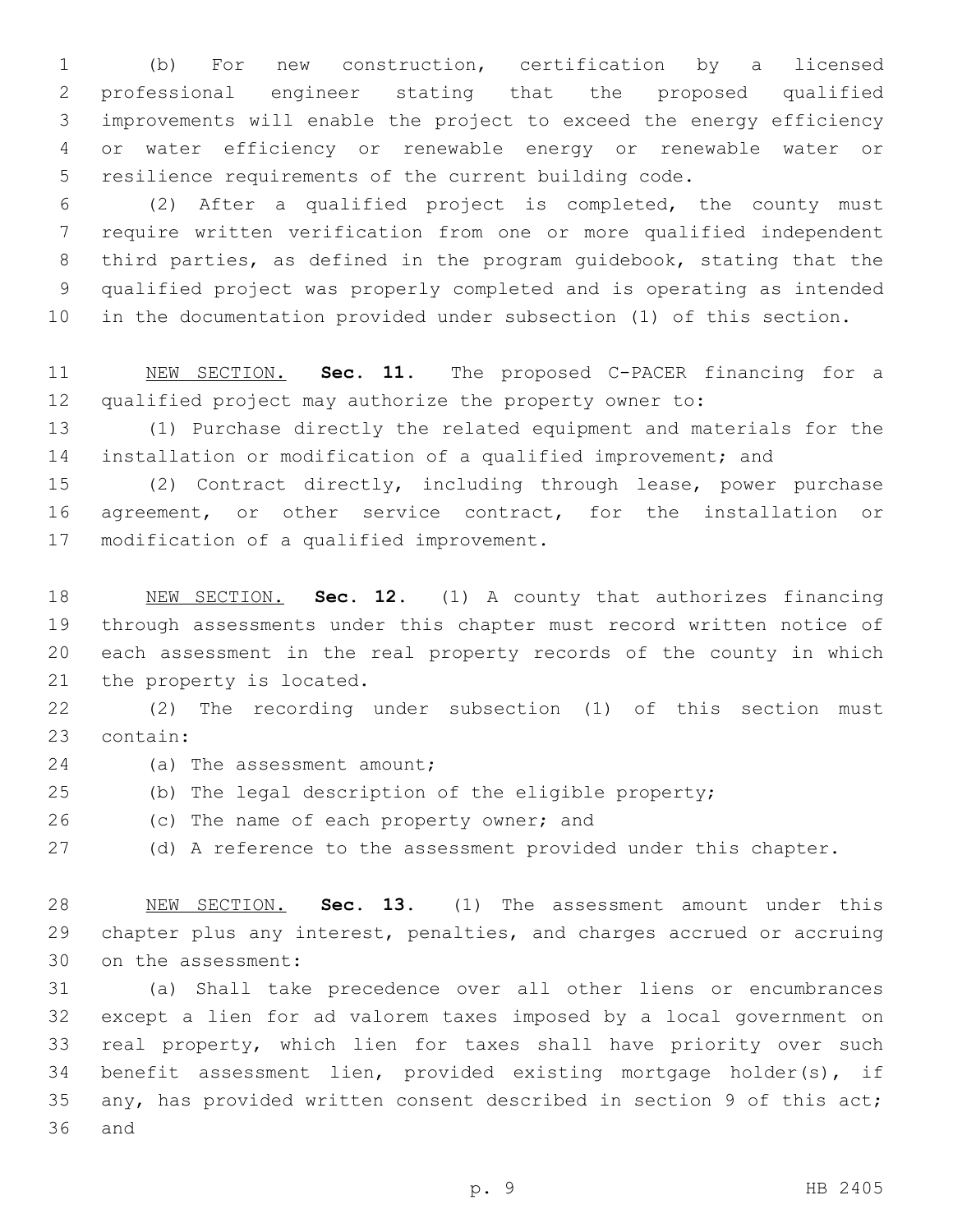(b) Is a first and prior lien, second only to a lien for ad valorem taxes imposed by a local government against the real property on which the assessment is imposed, from the date on which the notice of contractual agreement is recorded until the assessment, interest, 5 penalty, and charges accrued or accruing are paid.

 (2) The C-PACER lien runs with the land, and that portion of the assessment that has not yet become due is not accelerated or 8 eliminated by foreclosure of a property tax lien.

 (3) The assessment shall be enforced by the county in the same manner that the collection of delinquent real property taxes is 11 enforced by the county under chapter 84.64 RCW.

 (4) Delinquent installments due on an assessment incur interest and penalties in the same manner as delinquent property taxes.

 (5) A county may recover costs and expenses, including attorneys' fees, in a suit to collect a delinquent installment of an assessment in the same manner as in a suit to collect a delinquent property tax.

 (6) Alternatively, any time after the assessment is recorded, any participating county may assign to the capital provider any and all C-PACER liens filed by the tax authority, as provided in the written agreement between the participating county and the capital provider. 21 The capital provider may sell or assign, for consideration, any and all liens received from the participating county. The capital provider or their assignee shall have and possess the same powers and rights at law or in equity as the participating county and its tax authority would have had if the lien had not been assigned with 26 regard to the precedence and priority of such lien, the accrual of interest and the fees and expenses of collection. The capital provider or their assignee shall have the same rights to enforce such liens as any private party holding a lien on real property, including, but not limited to, foreclosure and a suit on the debt. Interest and penalties shall accrue on delinquent installments in the same manner as property taxes. Costs and reasonable attorneys' fees may be collected by the assignee at any time after demand for payment 34 has been made by the assignee.

 (7) After the notice of an assessment is recorded as provided in section 12 of this act, the C-PACER lien may not be contested on the basis that the improvement is not a qualified improvement or that the 38 project is not a qualified project.